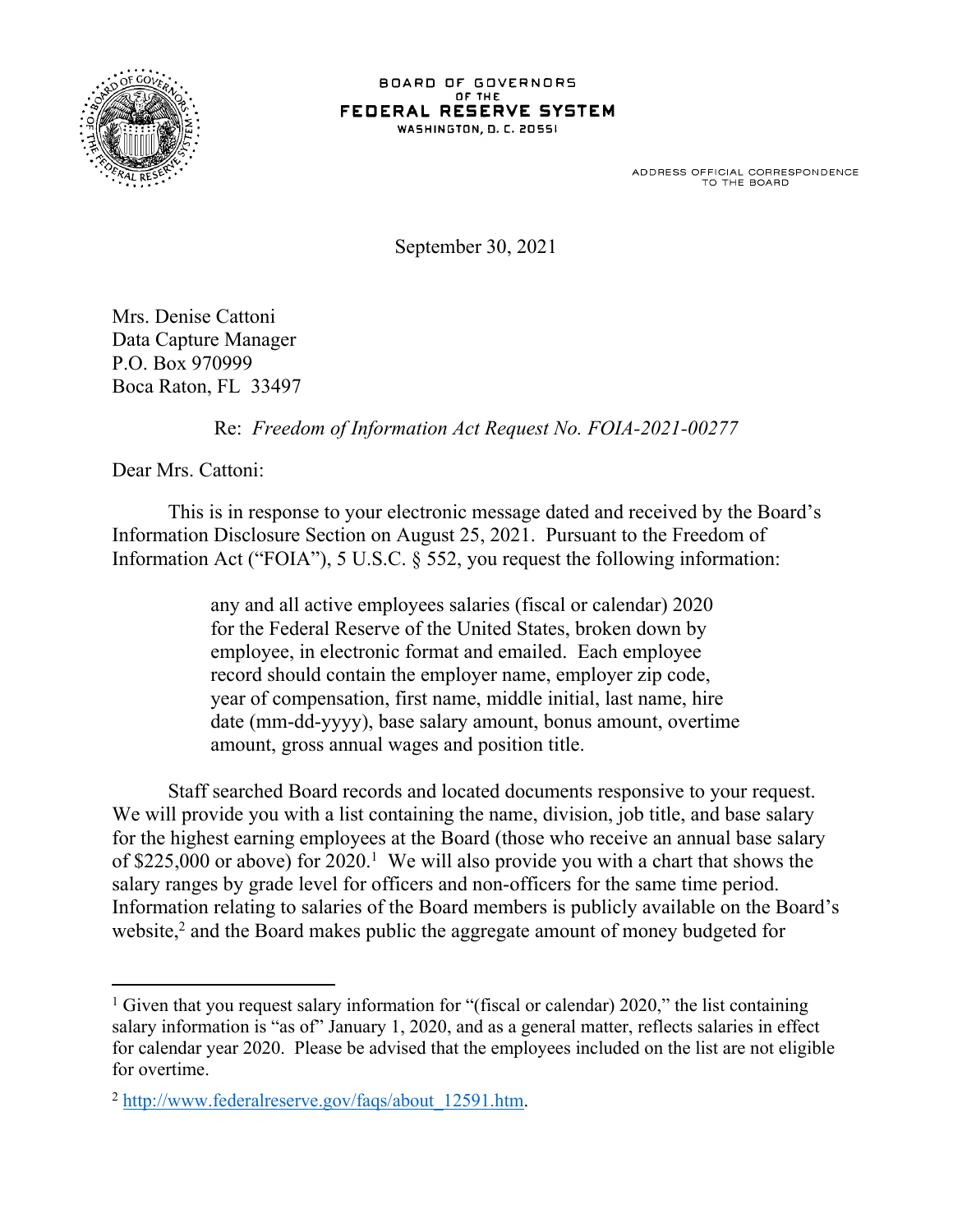employee salaries.<sup>3</sup> Also, be advised that, with few exceptions, Board staff are assigned to work at one of the Board's offices in Washington, D.C.

In general, with respect to requests for personal information such as this one, the agency's burden to justify withholding such information is reduced as compared to other types of information.<sup>4</sup> The privacy interest is weighed against the public interest, keeping in mind that the underlying purpose behind the FOIA is to shed light on agency action and the performance of its statutory duties.<sup>5</sup> The burden of establishing that disclosure of personal information serves the public interest rests with the requester.<sup>6</sup> Although you assert that the purpose of your request is "to access and disseminate information regarding the health, safety and welfare or the legal rights of the general public," you have not established why releasing the remaining information you seek would shed light on the Board's performance of its statutory duties.

Releasing the names and specific salary information for all employees would not shed any further light on the Board's performance of its statutory duties. Therefore, name and specific salary information, including overtime and position titles, for all employees earning less than \$225,000 will be withheld under exemption 6 of the FOIA, 5 U.S.C.  $\S 552(b)(6)$ .<sup>7</sup> Similarly, releasing gross wages and hire dates for all employees would not shed any further light on the Board's performance of its statutory duties, and accordingly, this information will also be withheld under exemption 6, 5 U.S.C. § 552(b)(6). Additionally, the names and specific salary information for criminal investigators in the Office of Inspector General, law enforcement officers, and agents in the Chair's protection unit are also being withheld pursuant to exemption 7(C), 5 U.S.C.  $\S 552(b)(7)(C).$ <sup>8</sup> I have also determined that the information should be withheld because

<sup>3</sup> <http://www.federalreserve.gov/publications/annual-report.htm>.

<sup>4</sup> *See Island Film v. Dep't of Treasury,* 869 F. Supp. 2d 123, 135 (D.D.C. 2012) ("The government's burden to justify withholding personal identifying information is reduced as compared to other types of information.").

<sup>5</sup> *See Dep't of Justice v. Reporters Comm. for Freedom of the Press,* 489 U.S. 749, 773; *see also Smith v. Dep't of Labor,* 798 F. Supp. 2d 274, 284 (D.D.C. 2011) ("Federal civilian employees also have a protectable privacy interest in purely personal details that do not shed light on agency functions.").

<sup>6</sup> *See Associated Press v. Dep't of Justice*, 549 F.3d 62, 66 (2d Cir. 2008) ("The requesting party bears the burden of establishing that disclosure of personal information would serve a public interest cognizable under FOIA.").

<sup>&</sup>lt;sup>7</sup> You may access information about position descriptions on the Board's website at the following link: <https://www.federalreserve.gov/careers-jobs-by-category.htm>.

<sup>8</sup> *See Long v. Office of Personnel Mgmt*, 692 F.3d 185, 192 (2d Cir. 2012) ("[F]ederal employees in both the sensitive agencies and the sensitive occupations have a cognizable privacy interest in